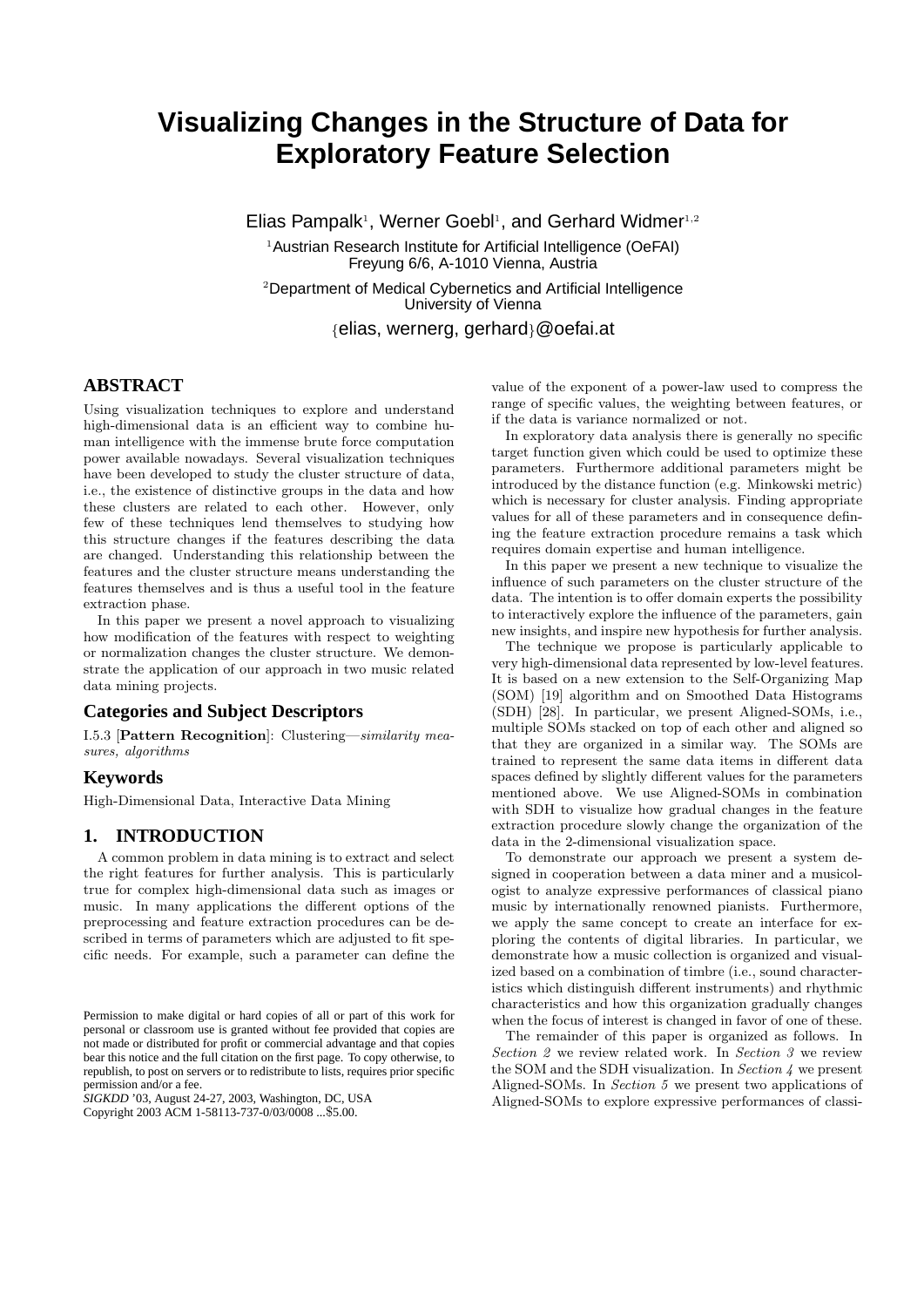cal music and to explore archives of popular music. Finally, in Section 6 we draw some conclusions.

# **2. RELATED WORK**

In general, visualization techniques are powerful tools that are frequently employed in knowledge discovery processes. Visualizations can make complex relationships easily understandable and stimulate visual thinking [9]. Especially, tools which visualize the cluster structure of data are valuable for exploring and understanding data. Such tools include data histograms for one-dimensional data as well as algorithms which project high-dimensional data to a two-dimensional visualization space trying to preserve the topology, i.e., trying to ensure that distances between data items in the visualization space correspond to the distances in the highdimensional data space.

A popular choice for non-linear projections is the Self-Organizing Map (SOM) [19]. Alternatives include non-linear Multi-Dimensional Scaling (MDS) [21] or linear Principal Component Analysis [11]. For example, in [34] an approach was presented where a hyperbolic metric is combined with MDS. The user can interactively change the focus to different regions in the data space, thus, viewing the relationship of items in the chosen region with a relatively high resolution while maintaining the overall context. However, this approach is based on given distances between data items, while our aim is to aid the user in defining how these distances shall be calculated. Once an appropriate definition for the distances is found, focusing on details in different regions of the data space would be one of the next steps.

The distances in the data space depend on the metric, the extracted features, and how the individual features are normalized and weighted. In the experiments presented in this paper we use the Euclidean distance metric. However, in the same way the features can be weighted or normalized differently it is also possible to change the distance metric. The impact of distance metrics on high-dimensional data has been studied, for example, in [4]. The problem of defining a similarity between data items can be simplified if for some of the data the similarity is known [16].

Changing the distances between data items changes the structure of the data. For example, if the data consists of several piano pieces which vary in tempo, the structure would be one big cluster when focusing on sound characteristics only. One the other hand, the structure might consist of several small clusters if the focus is on rhythm.

To understand the relationship between different ways of weighting features, it is useful to visualize the gradual changes in the structure when shifting focus from one feature to another. Previous work in this direction includes Star Coordinates [12], which are based on scatter plots where the data is projected onto a non-orthogonal coordinate system representing the multi-dimensional data space. The resulting ambiguities are resolved when the user interacts with the visualization. The user can emphasize a particular feature by giving a single dimension more space, i.e., increasing the length of the respective axes, and rearranging all other axis so that they are orthogonal to the emphasized one. The main difference to our approach is, that we do not assume each data dimension by itself to be meaningful but rather assume many low-level attributes which as a whole resemble an abstract concept.

A different approach to combining human intuition with

the processing power of computers to find a suitable projection of the data is [1, 3]. The approach is based on Polarized Projections, i.e., the data is projected into a subspace defined by polarization anchors which have a similar function as the model vectors in the SOM. Given a polarized projection the data is visualized using kernel density estimators allowing the user to easily identify clusters. Although this allows an interactive search for the best way to project the high-dimensional data, there are several differences to our work. Foremost, the approach focuses on finding clusters in the data, while we try to understand and find the right parameters for the feature extraction process. The projections which are defined through the polarization anchors cannot be interpreted directly in such a way that would allow direct feedback to the feature extraction process. Furthermore, in contrast to the Polarized Projections, our emphasis is on linking different views of the same data so that the data density visualization changes smoothly between slightly different projections of the same data.

Recently, a framework for visualizing changes in the density distribution of data was presented in [2]. In contrast to the approach we present, the framework was applied to understand changes in evolving data streams using differential kernel density estimation with various window sizes. In evolving data streams the same data spaces are used at different points in time while the data items change. Other approaches analyzing the changes in data characteristics include [10] where the focus is on measuring the effects on data mining models instead of intuitively visualizing changes.

## **3. SELF-ORGANIZING MAPS**

The Self-Organizing Map (SOM) [17, 19], an unsupervised neural network, has successfully been applied in exploratory data analysis [13] with applications in various domains such as finances [8]. The SOM is a powerful tool for visual clustering [33] and analyzing correlations in the data [32]. Furthermore, a variant of the SOM, the Adaptive Subspace SOM [18] has been developed to automatically detect invariant features in dynamic signals.

One of the best known applications of the SOM is the WebSOM project [15, 20] where millions of high-dimensional text documents are organized according to their similarity to create an intuitive user interface for interactive exploration. Alternatives to the SOM include Multi-Dimensional Scaling [21], Sammon's Mapping [30], and Generative Topographic Mapping (GTM) [6]. The approach we present can be reformulated to use either of these, however, we have chosen the SOM because of its computational efficiency.

The idea of the SOM is to map the high-dimensional data to a 2-dimensional map in such a way that similar items are located close to each other. The resulting mapping reflects the cluster structure of the data, i.e., the clusters and their relationship to each other.

The SOM consists of an ordered set of units which are arranged in a 2-dimensional visualization space, referred to as map. Common choices to arrange the map units are rectangular or hexagonal grids. Each unit is defined through its distance to the other units, and is assigned a model vector in the high-dimensional data space. To map a data item from the data space to the map it is necessary to calculate the distance between the data item and all model vectors to find the model vector with the smallest distance, i.e., the most similar model vector. The data item is then mapped to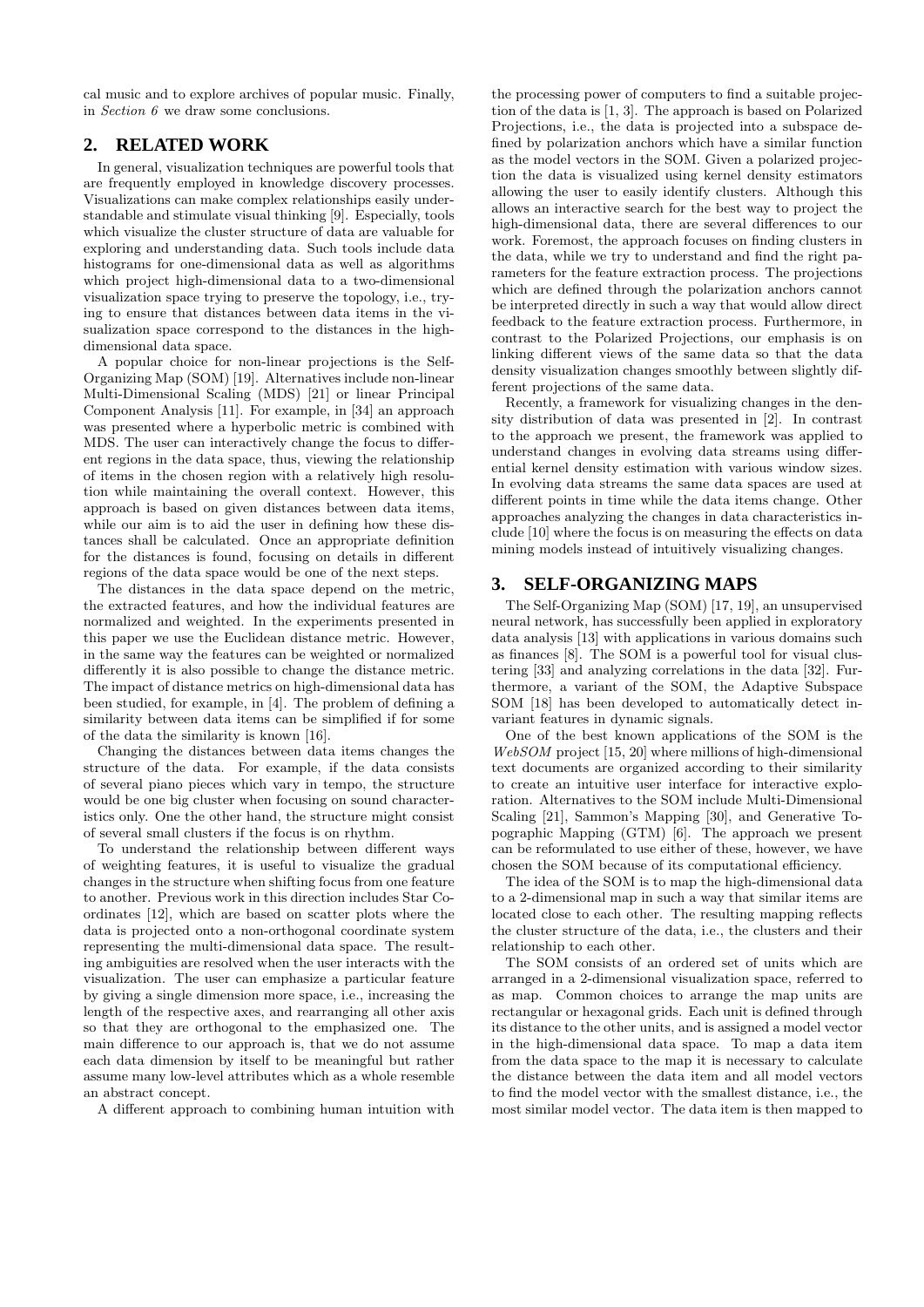the respective unit, also referred to as best matching unit. Thus, every point in the data space can be assigned to a location on the 2-dimensional map.

## **3.1 The Batch-SOM Algorithm**

The SOM can be initialized randomly, i.e., random vectors in the data space are assigned to each model vector. Several alternatives using, for example, a Principal Component Analysis to initialize the SOM can be found in [19].

The SOM training is basically a loop which is repeated until convergence. In each iteration the best matching unit for each data item is calculated. Then the model vectors of the respective units are updated so that they fit the data better. This would be identical to k-means clustering [25] were it not for a constraint which forces the model vectors of neighboring units to represent similar data items. The units which are considered to be in the neighborhood of a particular unit are defined through a neighborhood function based on the distances between the units on the map. An important aspect of the SOM is that the size of the neighborhood decreases slowly with each iteration to finally end up with very small neighborhoods allowing each unit to perfectly adapt to the data it represents.

To formalize the batch-SOM algorithm we define the data matrix  $\mathbf{D}$ , the model vector matrix  $\mathbf{M}_t$ , the distance matrix U, the neighborhood matrix  $N_t$ , the partition matrix  $P_t$ , and the spread activation matrix  $S_t$ . The data matrix **D** is of size  $n \times d$  where n is the number of data items and d is the number of dimensions. Each row represents one data item. The model vector matrix  $\mathbf{M}_t$  is of size  $m \times d$ , where m is the number of map units. The values of  $M_t$  change with each iteration t. The distance matrix **U** of size  $m \times m$  defines the squared distances between the units on the map. Thus, U is symmetrical with zeros on the diagonal. The neighborhood matrix  $N_t$  can be calculated, for example, as

$$
\mathbf{N}_t = e^{-\mathbf{U}/r_t^2},\tag{1}
$$

where  $r_t$  defines the neighborhood radius and monotonically decreases with each iteration. N is of size  $m \times m$ , symmetrical, with high values on the diagonal, and represents the influence of one unit on another. The sparse partition matrix  $P_t$  is calculated given **D** and  $M_t$ . In particular, at iteration t.

$$
\mathbf{P}_t(i,j) = \begin{cases} 1, & \text{if unit } j \text{ is the best match for item } i, \\ 0, & \text{otherwise.} \end{cases} \tag{2}
$$

Thus,  $P_t$  is of size  $n \times m$  and the sum over all columns of each row equals 1. The spread activation matrix  $S_t$ , with size  $n \times m$ , defines the responsibility of each unit for each data item at iteration t. Thus,  $S_t(i, j)$  will be high if j is the best matching unit for item  $i$ , and depending on how large the neighborhood is, all units in the neighborhood of unit  $i$  will have relatively high values too for  $i$ . The spread activation is calculated as,

$$
\mathbf{S}_t = \mathbf{P}_t \mathbf{N}_t. \tag{3}
$$

At the end of each loop the new model vectors  $M_{t+1}$  are calculated as,

$$
\mathbf{M}_{t+1} = \mathbf{S}_t^* \mathbf{D},\tag{4}
$$

where  $S_t^*$  denotes the spread activation matrix which has been normalized so that the sum over all rows in each column equals 1 except for units without responsibilities. Note,

that if a unit is not responsible for any data item, i.e., the sum over all rows in the respective column equals 0, the normalization would cause divisions by zero. Thus, the columns representing units without responsibilities are not normalized and the respective model vectors are not updated.

There are two main parameters which need to be adjusted by the user. The first is the number of map units, i.e., how large the SOM should be. This decision is basically a computational one. More map units require more training iterations and for each iteration the computation of the best matching units becomes more intense. On the other hand, more units lead to a higher resolution of the mapping.

The most difficult parameter to adjust is the final neighborhood radius relative to the number of map units. To adjust this correctly it is necessary to know the level of noise in the data. Very noisy data requires a large final radius. The final radius defines the smoothness of the mapping.

#### **3.2 Smoothed Data Histograms**

Various methods to visualize clusters based on the SOM have been developed. The most prominent method visualizes the distances between the model vectors of adjacent units and is known as the U-matrix [31]. We use Smoothed Data Histograms (SDH) [28] where each data item votes for the map units which represent it best based on some function of the distance to the respective model vectors. All votes are accumulated for each map unit and the resulting distribution is visualized on the map.

As voting function we use a robust ranking where the map unit closest to a data item gets  $n$  points, the second  $n-1$ , the third  $n-2$  and so forth, for the n closest map units. All other map units are assigned 0 points. The parameter  $n$  can interactively be adjusted by the user. The concept of this visualization technique is basically a density estimation, thus the results resemble the probability density of the whole dataset on the 2-dimensional map (i.e. the latent space). The main advantage of this technique is that it is computationally not more expensive than one iteration of the batch-SOM algorithm. On the other hand, it does not offer a clear statistical interpretation as, for example, the probability density defined by the GTM algorithm.

#### **3.3 Illustration of SOM and SDH**

Figure 1 illustrates characteristics of the SOM and the cluster visualization using a synthetic 2-dimensional dataset. Although in general it does not make sense to use the SOM to analyze 2-dimensional data this dataset allows us to illustrate some aspects of the SOM algorithm which would be difficult to visualize otherwise.

One important aspect is the topology preservation. Map units next to each other on the grid represent similar regions in the data space. This can be seen by the arrangement of the model vectors, which are connected by lines indicating which model vectors are assigned to neighboring map units (cf. Figure 1c). If k-means had been used instead of the SOM, the connecting lines would be drawn randomly between points, while the SOM has learned to represent the data in such a way that the model vectors are arranged according to the organization of the map units.

Another important aspect, which is illustrated in Figure 1c, is that the SOM defines a non-linear mapping from the data space to the 2-dimensional map. The distances between neighboring model vectors are not uniform. Areas in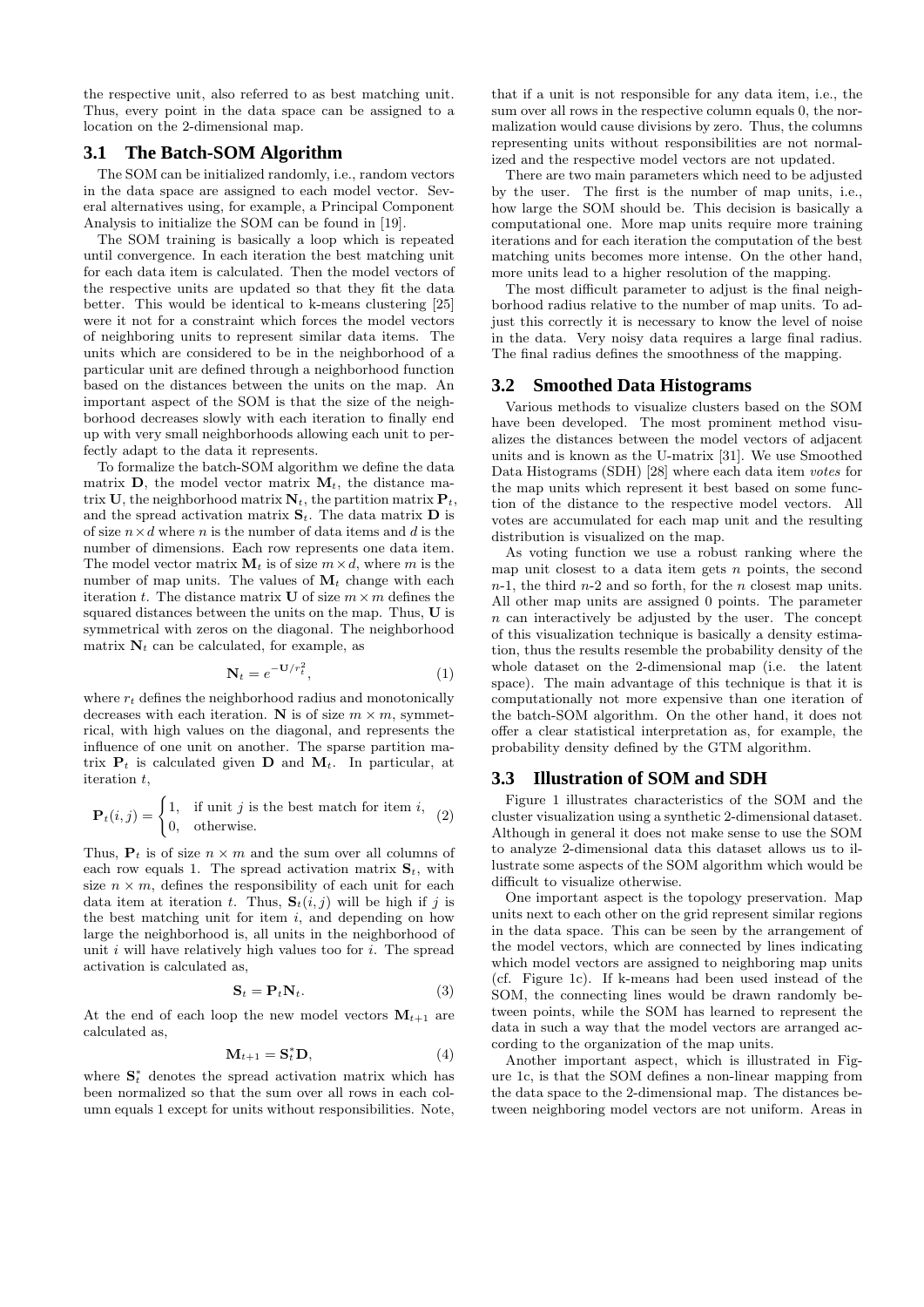

Figure 1: Illustration of SOM and SDH, (a) probability distribution in the 2-dimensional data space, (b) sample drawn from this distribution, (c) model vectors of the SOM in the data space, (d) map units of the SOM in the visualization space with clusters visualized using SDH  $(n=3$  with spline interpolation). High density areas are visualized with white, low density with gray. The model vectors and the map units of the SOM are represented by the nodes of the rectangular grid.

the data space with a high density are represented by more model vectors, thus, in higher detail than sparse areas. This characteristic is exploited by the U-matrix visualization.

However, not all model vectors are located in dense areas and some model vectors remain in sparse areas to maintain the overall structure of neighboring units. These units which might not represent any data are known as interpolating units. The fact that not every unit represents the same amount of data items is exploited by the SDH (cf. Figure 1d).

#### **4. ALIGNED-SOMS**

The goal is to understand the relationship between different ways of representing the same data by visualizing changes in the cluster structure. Thus, we assume that the dataset can be represented in different but related ways depending on various parameters in the feature extraction process.

Aligned-SOMs are a new approach to visualizing the influence of such parameters by training multiple SOMs, i.e., we stack several SOMs on top of each other and obtain several SOM layers representing the same data from different points of view. Each layer has a slightly different point of view than its neighbors. The main constraint we apply to the layers is that they map the same data to similar locations as their neighbors. Then the user can move through the layers and see how the distribution of the data gradually changes as the parameters defining the feature extraction process are changed.

The Aligned-SOMs are trained in such a way that each layer maps similar data items close to each other within the layer, and that neighboring layers map the same items to similar locations. To ensure that two neighboring SOM layers have a similar organization we define a distance between two layers, which we choose to be smaller than the distance between two adjacent units on each map. For example, while the distance between two adjacent units within

a layer is set to 1, the distance between two layers can be set to 1/5. Thus, two layers separated spatially by 4 other layers would be constrained as strongly as two adjacent units within a layer to represent the same data items. Note that it is not sufficient to use the normal SOM training algorithm to map the data to 3-dimensional grids [19], because each SOM layer represents not only the same data, but also has a different data space. Thus, a model vector from one layer cannot directly be interpreted in a different layer.

# **4.1 Training Algorithm for Aligned-SOMs**

We formulate the Aligned-SOMs training algorithm based on the formulation of the batch-SOM in Section 2. To train the SOM layers we extend the distance matrix U to contain the distances between all units in all layers, thus the size of **U** is  $ml \times ml$ , where m is the number of units per layer and  $l$  is the total number of layers. Each layer  $i$  has its own model vectors  $\mathbf{M}_{it}$  of size  $m \times d$  and data  $\mathbf{D}_i$  of size  $n \times d$ . The neighborhood matrix is calculated according to Equation 1. The sparse partition matrix  $P_t$  is of size  $n \times ml$ and calculated using Equation 2 with the extension that the best matching unit for a data item is calculated for each layer. Thus, the sum over all columns in each row equals the number of layers. The spread activation matrix  $S_t$  is calculated as in Equation 3. The updated model vectors  $M_{it+1}$  are calculated as,

$$
\mathbf{M}_{it+1} = \mathbf{S}_{it}^* \mathbf{D}_l,\tag{5}
$$

where  $\mathbf{S}_{it}^*$  denotes the normalized columns of  $\mathbf{S}_t$  which represent the model vectors of layer i.

To initialize the Aligned-SOMs in our experiments we have first trained the layer representing the most complex data space, e.g., the layer in which sound characteristics (timbre) and rhythm are equally weighted, and then initialized the spread activation of all layers based on  $S_{it}^*$  of the most complex layer.

The necessary resources in terms of CPU time and memory are proportional to the number of layers and depend on the complexity of the feature extraction parameters analyzed. Thus, the overall computational load is of a higher magnitude than training a single SOM. In practice, we have experienced that standard hardware (P4 2GHz with 512MB RAM) is sufficient to run Aligned-SOMs on our datasets. For example, the experiments we discuss in Subsection 5.1, which are calculated from over 10,000 multivariate time series segments, run within 1 hour including the time it takes Matlab to create over 500 image files for the HTML interface. For larger datasets several optimizations of the algorithm are possible, in particular, applying an extended version of the fast winner search [14] would improve the efficiency drastically, since there is a high redundancy in the multiple layer structure.

#### **4.2 Illustration of Aligned-SOMs**

To illustrate the Aligned-SOMs we use a simple dataset containing 16 animals with 13 boolean features describing their appearance and activities [19]. The dataset is depicted in Table 1. We assume, that it is not clear how to best represent the animals and that the weighting ratio between appearance and activity features is of interest. Thus, we have trained 31 layers of SOMs using the Aligned-SOM training algorithm. The first layer uses a weighting ratio between appearance and activity features of 1:0. The 16th layer, i.e.,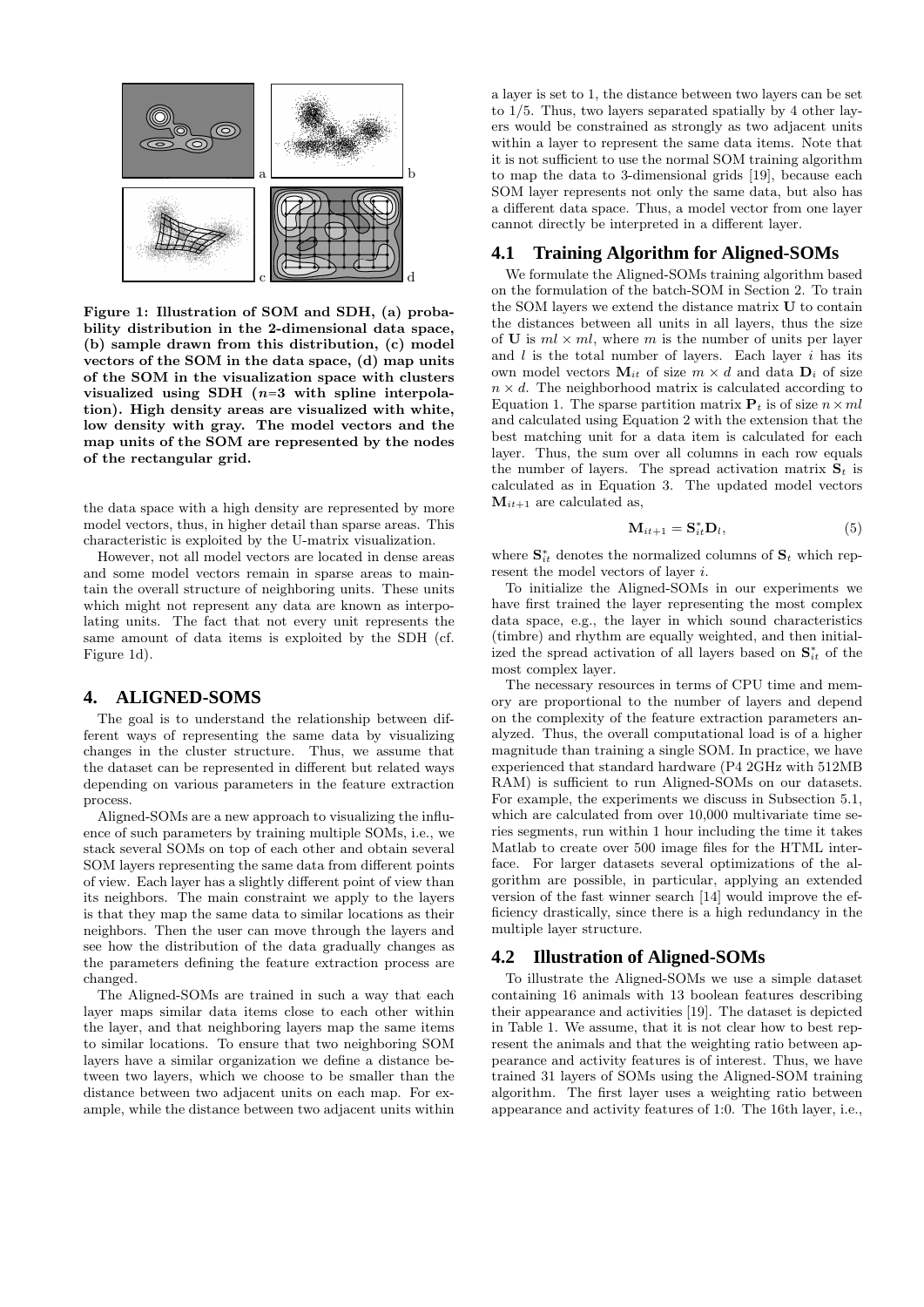|                   | Appearance |          |          |           |          |            |          | Activities |          |          |                         |          |          |
|-------------------|------------|----------|----------|-----------|----------|------------|----------|------------|----------|----------|-------------------------|----------|----------|
|                   | Small      | Medium   | Large    | $2$ -Legs | $4$ Legs | $\rm Hair$ | Hooves   | $M$ ane    | Feathers | $H$ unt  | $\mathop{\mathrm{Run}}$ | Fly      | Swim     |
| Dove              | $\times$   |          |          | $\times$  |          |            |          |            | $\times$ |          |                         | $\times$ |          |
| Chicken           | $\times$   |          |          | $\times$  |          |            |          |            | $\times$ |          |                         |          |          |
| Duck              | $\times$   |          |          | $\times$  |          |            |          |            | $\times$ |          |                         |          | $\times$ |
| Goose             | $\times$   |          |          | $\times$  |          |            |          |            | $\times$ |          |                         | $\times$ | $\times$ |
| Owl               | $\times$   |          |          | $\times$  |          |            |          |            | $\times$ | $\times$ |                         | $\times$ |          |
| Hawk              | $\times$   |          |          | $\times$  |          |            |          |            | $\times$ | $\times$ |                         | $\times$ |          |
| Eagle             |            | $\times$ |          | $\times$  |          |            |          |            | $\times$ | $\times$ |                         | $\times$ |          |
| Fox               |            | $\times$ |          |           | $\times$ | $\times$   |          |            |          | $\times$ |                         |          |          |
| $_{\mathrm{Dog}}$ |            | $\times$ |          |           | $\times$ | $\times$   |          |            |          |          | $\times$                |          |          |
| Wolf              |            | $\times$ |          |           | $\times$ | $\times$   |          | $\times$   |          | $\times$ | $\times$                |          |          |
| Cat               | $\times$   |          |          |           | $\times$ | $\times$   |          |            |          | $\times$ |                         |          |          |
| Tiger             |            |          | $\times$ |           | $\times$ | $\times$   |          |            |          | $\times$ | $\times$                |          |          |
| Lion              |            |          | $\times$ |           | $\times$ | $\times$   |          | $\times$   |          | $\times$ | $\times$                |          |          |
| Horse             |            |          | $\times$ |           | $\times$ | $\times$   | $\times$ | $\times$   |          |          | $\times$                |          |          |
| Zebra             |            |          | $\times$ |           | $\times$ | $\times$   | $\times$ | $\times$   |          |          | $\times$                |          |          |
| $_{\text{Cow}}$   |            |          | $\times$ |           | $\times$ | $\times$   | $\times$ |            |          |          |                         |          |          |

Table 1: 16 animals described by 13 attributes.

the center layer, weights both feature groups equally. The last layer uses a weighting ratio of 0:1, thus, focuses only on activities. The weighting ratios of all other layers are linearly interpolated.

From the resulting Aligned-SOMs 5 layers are depicted in Figure 2. For interactive exploration a HTML version with all 31 layers is available on the internet.<sup>1</sup> When the focus is only on appearance all small birds are located together in the lower right corner of the map. The Eagle is an outlier because of its size. On the other side, all mammals are located in the upper half of the map separating the medium sized ones on the left from the large ones on the right. As the focus is gradually shifted to activity features the structure changes. In particular, the animals are arranged in such a way that predators or located on the left and others on the right. Although there are several significant changes regarding individuals, the overall structure has remained largely the same, enabling the user to easily identify similarities and differences between two different ways of viewing the same data.

#### **5. APPLICATIONS**

In this section we present two applications of Aligned-SOMs. The first application is the identification of distinctive sequences in multivariate time series data representing musical performance strategies. The second application is the content-based organization and visualization of a music collection for interactive exploration. For both applications we use a HTML based user interface with JavaScript and many images to conveniently interact with the Aligned-SOMs. A demonstration is available on the internet.

#### **5.1 Exploring Musical Performance Strategies**

The first application is part of a large data mining  $project<sup>2</sup>$ whose goal is to study fundamental principles of expressive

<sup>2</sup>http://www.oefai.at/music



Figure 3: Part of a trajectory corresponding to an expert performance of Chopin etude op. 10, No. 3. The loudness and tempo curves are smoothed. The bar boundaries are indicated through the black sections. The time dimension is visualized through the thickness and shading of the trajectory.

music performance [35, 36]. Performances by concert pianists are measured with respect to timing and loudness fluctuations. The goal is to find characteristic patterns that give insight into typical interpretation strategies used by pianists.

The dataset used for this particular experiment consists of performances of Mozart piano sonatas, played by 6 internationally renowned pianists (Daniel Barenboim, Roland Batik, Glenn Gould, Maria João Pires, András Schiff, Mitsuko Uchida). Each performance is characterized by two series of numeric values that represent the measured tempo and loudness, respectively, over the course of the performance. An example of one such time series in the form of a smoothed trajectory in the two-dimensional tempo-loudness space is shown in Figure 3, with tempo on the vertical axis and loudness on the horizontal axis. Details of this form of performance visualization can be found in [23]. The various trajectories are cut into overlapping segments each represented by 60 low-level features. The purpose of the whole procedure is to find out whether there are indeed characteristic and interpretable classes of tempo-loudness strategies that pianists apply consistently, and whether these are different between performers.

At the current state of our research it is not clear how to best represent the performance trajectories to capture the main characteristics. Some of the open questions are related to the weighting of the tempo and loudness dimensions, strength of the trajectory smoothing, and the normalization of the data.

Regarding the normalization we have found 5 forms to be of particular interest which can be categorized in 3 levels. The first level is no normalization, the second level is normalizing the mean, the third level is to normalize mean and variance. The effect of the second level is that we focus only on absolute changes regarding loudness or tempo. For example, did the pianist speed up by 10 beats per minute (bpm)? In the third level we focus only on relative changes, for example, has the pianist played 10% faster or slower? Within the second and third levels we distinguish between 2 ways of normalizing the data, namely, normalizing over a short segment of the trajectory ('local') or normalizing over

 $1$ http://www.oefai.at/ $\epsilon$ elias/kdd03/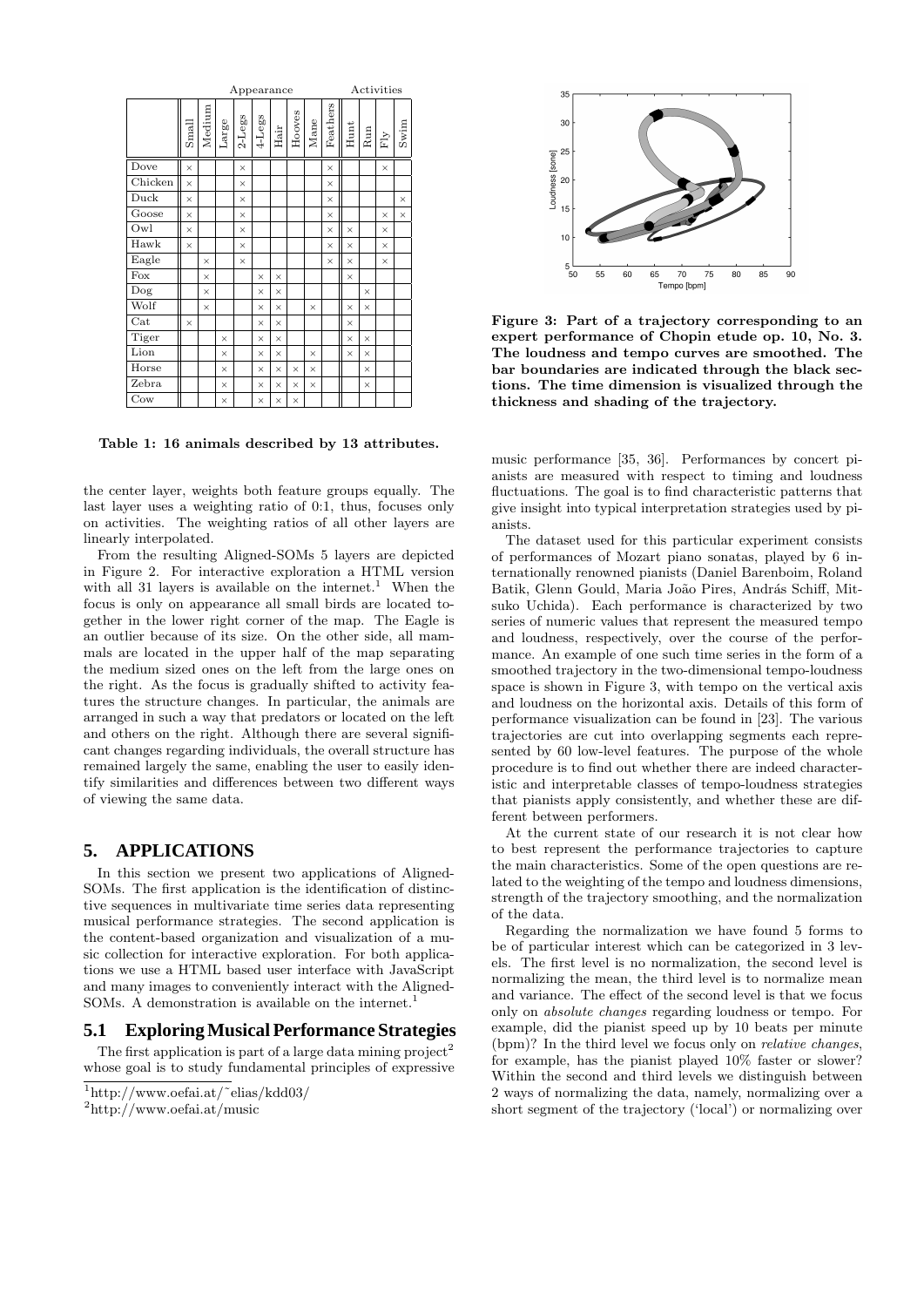

Figure 2: Aligned-SOMs trained with the animal dataset, (a) first layer with weighting ratio 1:0 between appearance and activity features, (b) first quarter layer with ratio 3:1, (c) center layer with ratio 1:1, (d) last quarter layer with ratio 1:3, (e) last layer with ratio 0:1. The shadings represent the density calculated using SDH  $(n=2$  with linear interpolation).



Figure 4: The feature extraction options and their relationships.

a longer sonata part ('global').

Figure 4 shows the connection between the 5 forms of normalizing the data. In addition, two dimensions are included which control the weighting between loudness and tempo, and the degree of smoothing the trajectories. For each of these different ways to extract features we analyze the effects on the cluster structure of the data. In particular, we analyze changes in the density distribution of trajectories in different sonatas, and in different pianists.

#### *5.1.1 User Interface*

A screenshot of the HTML user interface is shown in Figure 5. The data used consists of several fast Mozart piano sonatas with a segment length of 10 beats. The user interface is divided into 3 parts. The first part contains the navigation unit, below it an eigenvalue indicator, and a visualization of the SOM model vectors, namely the codebook. The second part contains the SDH visualization for each pianist. To make differences between the 6 SDH visualizations more apparent, in addition, we visualize the individual SDHs after subtracting the average SDH. From this contrasting visualization it is easily possible to identify which patterns are used particularly often or seldom by a pianist compared to the average usage of the patterns. The third part contains the SDH visualizations of each sonata part. Although we are not primarily interested in finding patterns which distinguish sonatas from each other, this visualization has proven to be useful in evaluating the normalizations.

The navigation unit is the same as in Figure 4. By moving the mouse over the circles, the corresponding images are shown in the HTML viewer using JavaScript. Three markers are used to indicate the current position to the user. One marker indicates the normalization, one the weighting with respect to loudness and tempo, and the third marker indicates the degree of smoothing. Between two extremes we use 7 intermediate positions. Therefore, given the overall structure, over 3,800 SOMs would need to be trained to allow every possible combination of the three markers. Due to computational considerations we have limited the combinations such that a marker can only be moved to the small circles if the other two markers are located on big circles, thus, reducing the number of SOMs to 127.

The eigenvalue indicator displays the first, the second, and the sum of all other eigenvalues. The eigenvalues serve as indication of the complexity of the cluster structure in the data space. For example, for the sonatas used in Figure 5 if no normalization is applied most of the variance can be explained using a linear projection into a 2-dimensional space. The reason is that the relative variations within a segment are negligible compared to the large variations of the absolute loudness and tempo given several sonatas played by different pianists. On the other hand, the most complex data space is the one illustrated in Figure 5, i.e., local mean and variance normalization with unsmoothed trajectories and an equal weighting between loudness and tempo.

The codebook shows the model vector of each unit. The trajectory segments are visualized by blue lines with a red dot marking the end. The blue shading represent the variance of the data items mapped to the unit. The number in the lower right of each unit displays the number of data items mapped to the respective unit. For example, in Figure 5 there are 578 items mapped to the second unit in the first row. The trajectory starts fast and loud and almost linearly moves to slow and soft (ritardando-decrescendo). The codebook gives valuable insights into frequent patterns, however, it depends on the data analyzed if it is possible to visualize the codebook. When analyzing, for example, a text document collection it might be interesting to use a list of frequent words or other summarization strategies instead [22, 29].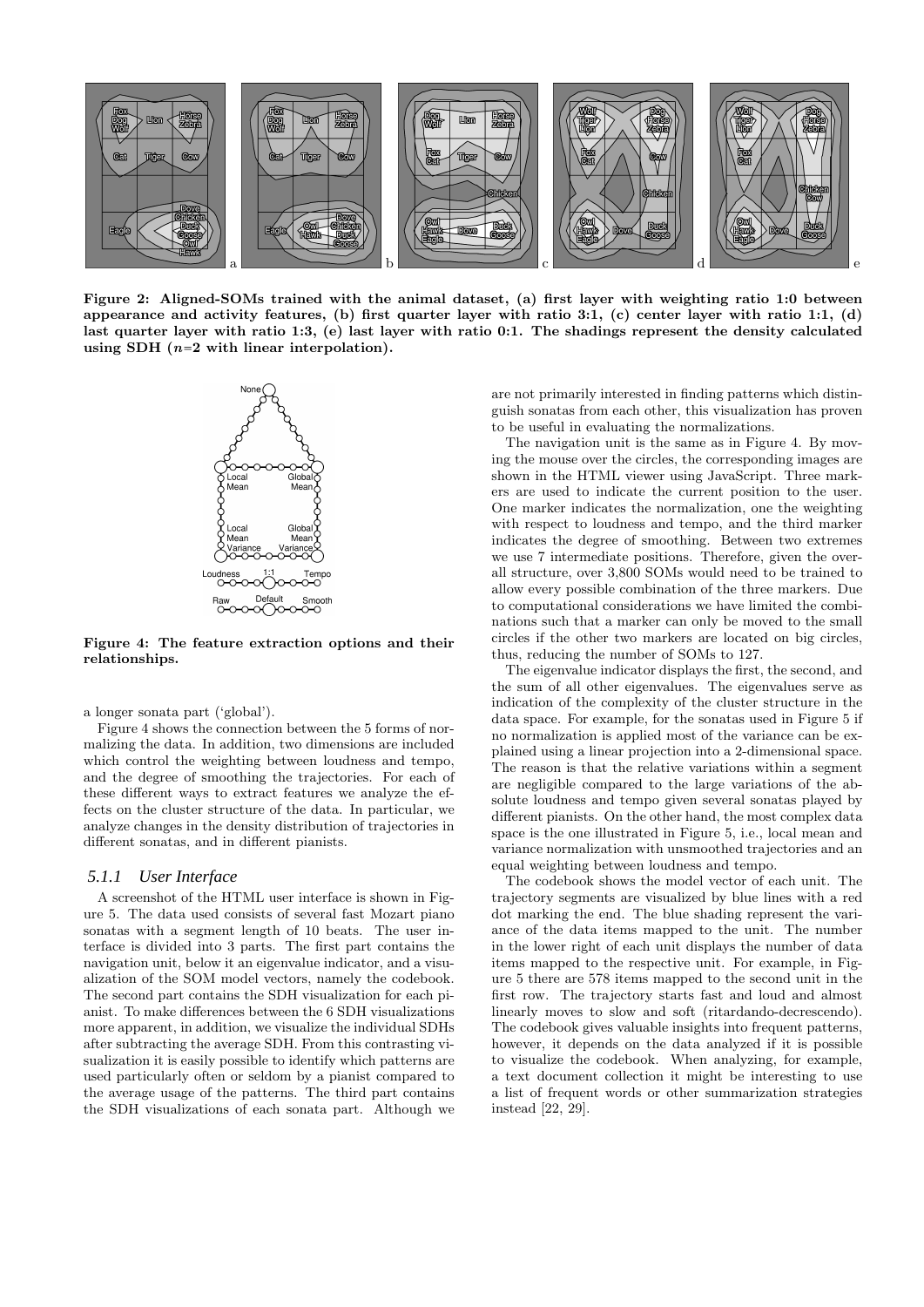

Figure 5: Screenshot of the user interface used for exploring the effects of the feature extraction on the expressive performances of Mozart piano sonatas.

### *5.1.2 First Results*

Studying the influence of the low-level features on the distinguishability of performance strategies is ongoing research. Using the interactive interface presented above we have been able to understand the data better. Moreover, visualizing the effects of normalization and weighting have helped communicate ideas between data miners and musicologists in our research project. We invite the reader to verify the following observations by interacting with the visualization provided at http://www.oefai.at/˜elias/kdd03/mozart/.

One example of a rather trivial result is the influence of the loudness-tempo weighting when no normalization is applied. When the focus is only on loudness major differences between the pianists are clearly recognizable in the SDH visualization. In particular, the recordings by Batik are much louder than the others while Schiff is by far the softest. On the other hand, the SDH visualizations of the sonatas are very similar and hardly distinguishable. Both observations are intuitive since the CD recordings vary in terms of average loudness. Thus, the distinctions made with this normalization are not due to specifics of pianists, but rather to specifics of the recordings.

On the other hand, if the focus is on tempo, then the differences between the pianists diminish, except for Gould. Comparing the SDH with the codebook reveals that the performances by Gould are outliers since they are either extremely fast or slow. The SDH of the sonatas reveals that they are very distinguishable in terms of tempo which is obvious since some are simply faster than others.

This distinction between sonatas is lost when normalizing the mean either locally for a segment or globally for a whole sonata part. When normalizing the mean locally the SDH of the pianists reveals that Gould plays very frequently patterns of relative constant loudness and tempo. When removing the average from the SDH visualization, we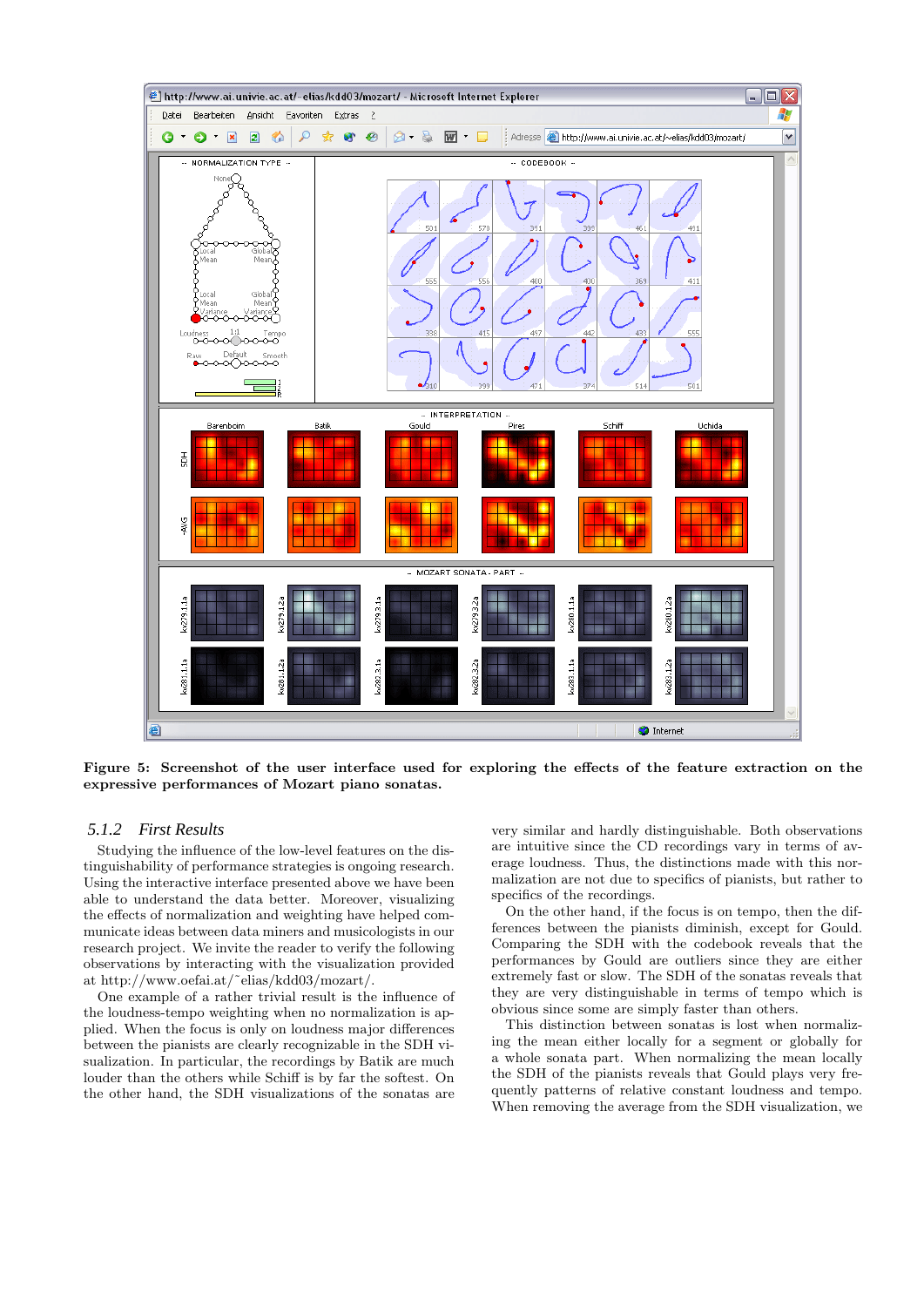can see that Pires is quite the opposite to Gould and frequently performs very strong modulations of loudness and tempo. Schiff seems to modulate more the tempo than the loudness. This is underlined when viewing the effect of the loudness-tempo weighting. When focusing only on loudness the performances of Schiff is very similar to the performances by Gould while focusing on tempo reveals that there are strong similarities between Pires and Schiff. Note that although the visualization gives valuable insights into the data which would be difficult to obtain otherwise, it is necessary to quantify any observations and test them on new data.

## **5.2 Exploring Music Archives**

The second application is part of the project *Islands* of  $Music<sup>3</sup>$  whose goal is to create intuitive interfaces to digital libraries of music by automatically analyzing, organizing, and visualizing pieces of music based on their perceived acoustic similarities [26, 27].

The Islands of Music are calculated using the SOM with a SDH visualization and a specific color scale. Similar pieces are located close to each other on the map. The resulting clusters are visualized as islands. Subclusters within clusters are visualized as mountains and hills. A parameter defines the coastline which separates the water from the islands and helps to find distinctive clusters faster. A similar effect we obtain through the coastline has been used with Polarized Projections for visual clustering [3].

The main problem when organizing pieces of music is to automatically calculate the similarities between them. Music similarity can be viewed from several different perspectives. For example, the similarity can be based on the instruments used, the melody, or the rhythm. Although it is an easy task for a human listener to judge the general similarity between two pieces, there are currently no satisfactory computational models available.

Several approaches to calculate music similarities are based on Mel Frequency Cepstrum Coefficients (MFCCs), e.g., [24, 5, 7]. The MFCCs describe sound characteristics in terms of frequency band and energy at a specific point in time and are used to model the timbre.

In our previous work we presented rhythm patterns [26, 27] to calculate similarities. The rhythm patterns capture dynamic characteristics in the loudness modulation of specific frequency bands based on psychoacoustic models [37].

Instead of defining a specific way to calculate the similarity between two pieces of music, we are developing interfaces which allow the users to define what they individually consider to be relevant aspects of similarity. A screenshot of a prototype is shown in Figure 6. The user can interactively change the weights on features describing rhythm properties and sound characteristic (timbre) using a sliding bar.

The visualization shown in Figure 6 is a prototype we use to analyze the similarity measures. Beneath the islands and the sliding bar the model vectors of each layer are visualized. The model vectors contain two types of information which are displayed separately. On the left (red color) are the rhythm patterns and on the right (blue color) the MFCC patterns.

The current position of the sliding bar is on the right side, thus, the focus is on timbre characteristics. From this point of view there are five islands in the data, each representing

a specific type of music. For example, on the island in the lower left peaceful classical pieces are located such as  $Fixi$ Elise or the Mondscheinsonata by Beethoven. On the other side, in the upper right of the map is an island where we find pieces by the aggressive rock group Papa Roach.

Although the details of the model vectors are irrelevant for the targeted user it allows us in the current stage of development to analyze and understand why a particular piece of music is located in a specific region. For example, when looking at the model vectors of the map in Figure 6 there are several insights into the organization of the map we can gain. For example, we can see that the rhythm patterns are organized so that patterns with overall low energy can be found on the left. While the patterns with the highest energy can be found around the island in the lower right corner, which represents music with strong beats such as the songs by Bomfunk MC's.

Furthermore, we use the whole system to analyze and understand the relationships between different similarity measures and, thus, to evaluate them in an intuitive manner. For example, we can simplify the calculation of the rhythm patterns and compare the simplified version to the original version. If there are no significant changes in the organization of the collection, then the simplified version is likely to be just as good. However, it is more likely to have some sort of changes in the cluster structure, which can then be easily identified. An alternative approach would be to use objective and qualitative evaluations. However, due to a lacking ground truth such evaluations of music similarity measures are currently an unsolved problem in the music information retrieval community.

One of the observations we have made with this visualization is that focusing on timbre structures the data more in terms of types of instruments or artist. For example, in the lower left of the map there are some classical pieces of music. When focusing on timbre, there is a distinction between slow piano and slow string pieces. On the other hand, when focusing on rhythm this distinction is not made. Another example is the music in the upper right of the map. When focusing on timbre, for example, pieces by Papa Roach are clearly separated from others, while these are mixed together with other pieces from the same style when weighting the rhythm patterns more strongly.

#### **6. CONCLUSIONS AND DISCUSSION**

We have presented a novel approach to visualizing changes in the cluster structure of data when the features describing the data are changed. Using Aligned Self-Organizing Maps the user is able to gradually and smoothly change focus between feature extraction procedures to explore how they are related and what the differences are. We demonstrated the application in two data mining projects.

In the first application where the goal is to analyze musical performance strategies the main result was that the visualization helped communicate ideas between data miners and domain experts. In particular, it helped the data miners explain why it is necessary to consider weighting of different dimensions and different forms of normalization. On the other hand, the domain experts were able to help the data miners find interesting aspects of the data to analyze in more detail.

In the Islands of Music project where communicating ideas is not a critical issue there were two main results. The first

 $3$ http://www.oefai.at/ $\tilde{\text{}'}$ elias/music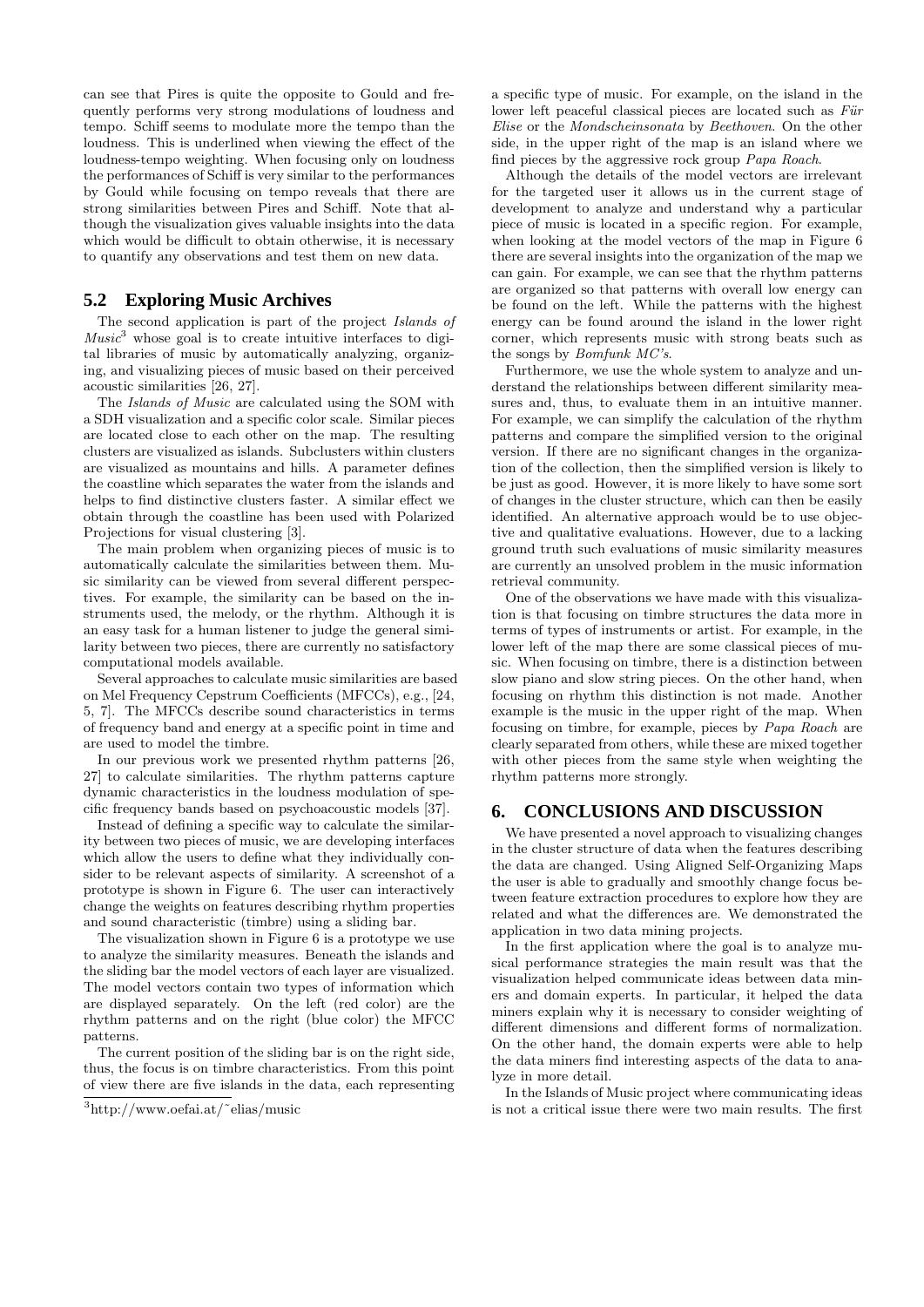

Figure 6: Screenshot of the user interface used for content-based exploration of music archives.

result is that the visualization can be used to study differences and similarities between different ways of computing similarity between music, i.e. studying how different ways of extracting features are related. Furthermore, preliminary results indicate that being able to change focus from one similarity aspect to another might be an interesting tool for browsing and exploring digital libraries of music.

# **7. ACKNOWLEDGMENTS**

This research has been carried out in the project Y99-INF, sponsored by the Austrian Federal Ministry of Education, Science and Culture (BMBWK) in the form of a START Research Prize. The BMBWK also provides financial support to the Austrian Research Institute for Artificial Intelligence.

# **8. REFERENCES**

[1] C. C. Aggarwal. A Human-Computer Cooperative System for Effective High Dimensional Clustering. In Proceedings of the 7th ACM SIGKDD International Conference on Knowledge Discovery and Data Mining, San Francisco, CA, 2001.

- [2] C. C. Aggarwal. An Intuitive Framework for Understanding Changes in Evolving Data Streams. In Proceedings of the 18th International Conference on Data Engineering (ICDE'02), San Jose, CA, 2002.
- [3] C. C. Aggarwal. Towards Effective and Interpretable Data Mining by Visual Interaction. ACM SIGKDD Explorations, 3(2):11–22, 2002.
- [4] C. C. Aggarwal, A. Hinneburg, and D. A. Keim. On the Surprising Behavior of Distance Metrics in High Dimensional Spaces. In Proceedings of the 8th International Conference on Database Theory (ICDT'01), London, UK, 2001.
- [5] J.-J. Aucouturier and F. Pachet. Music Similarity Measures: What's the Use? In Proceedings of the 3rd International Conference on Music Information Retrieval (ISMIR'02), Paris, France, 2002.
- [6] C. M. Bishop, M. Svensén, and C. K. I. Williams. GTM: The Generative Topographic Mapping. Neural Computation, 10(1):215–234, 1998.
- [7] P. Cano, M. Kaltenbrunner, F. Gouyon, and E. Batlle. On the Use of Fastmap for Audio Retrieval and